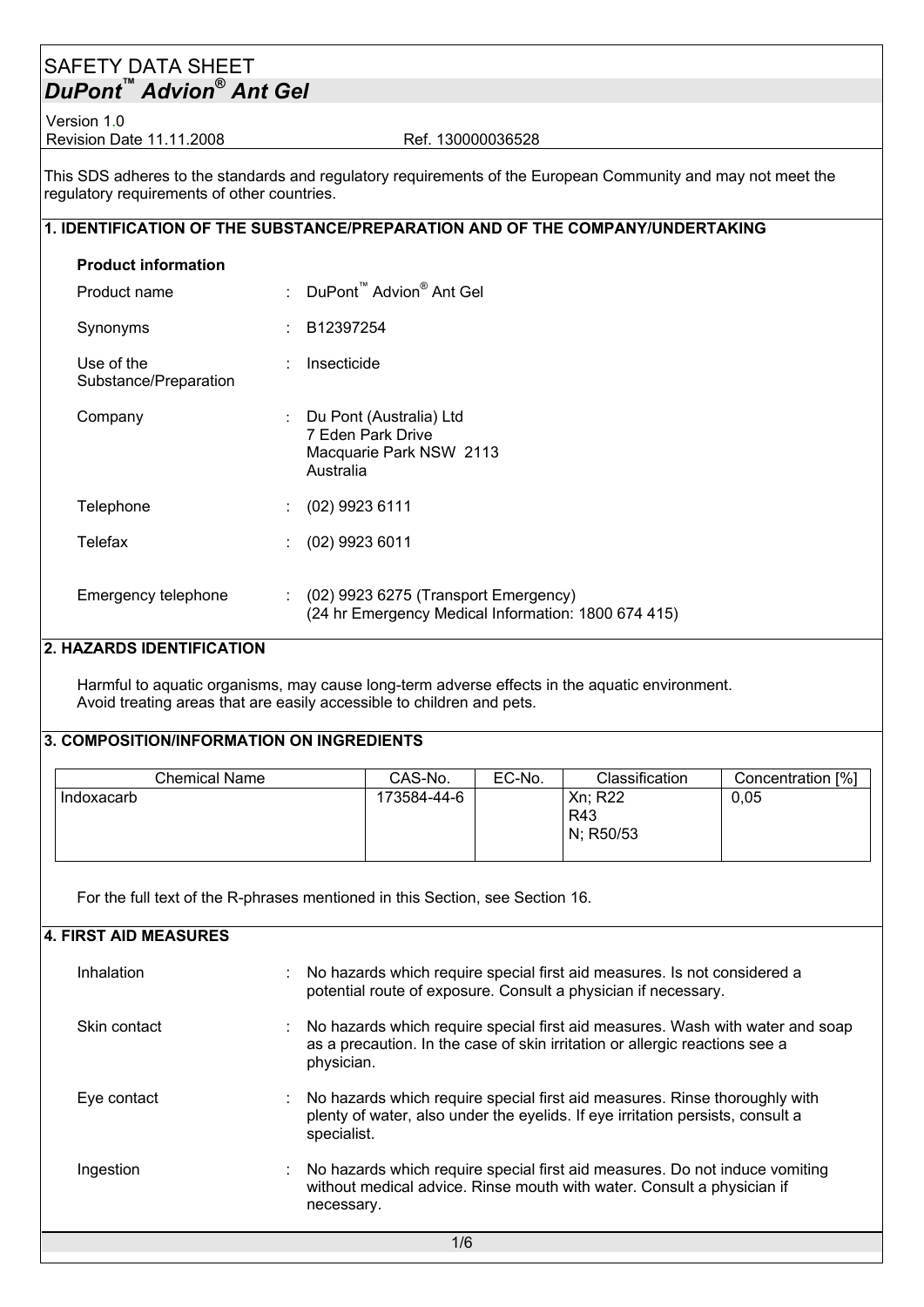## SAFETY DATA SHEET *DuPont™ Advion® Ant Gel*

Version 1.0 Revision Date 11.11.2008 Ref. 130000036528

| <b>5. FIRE-FIGHTING MEASURES</b>                                     |                                                                                                                                                                                                                                                               |
|----------------------------------------------------------------------|---------------------------------------------------------------------------------------------------------------------------------------------------------------------------------------------------------------------------------------------------------------|
| Suitable extinguishing<br>media                                      | Use extinguishing measures that are appropriate to local circumstances and the<br>surrounding environment., Water, Water spray, Foam, Dry chemical, Carbon<br>dioxide (CO2),                                                                                  |
| Extinguishing media which<br>shall not be used for safety<br>reasons | : High volume water jet, (contamination risk),                                                                                                                                                                                                                |
| fighting                                                             | Specific hazards during fire : Not a fire or explosion hazard.                                                                                                                                                                                                |
| Special protective<br>equipment for fire-fighters                    | : Wear self-contained breathing apparatus and protective suit.                                                                                                                                                                                                |
| Further information                                                  | (on small fires) If area is heavily exposed to fire and if conditions permit, let fire<br>burn itself out since water may increase the area contaminated. Prevent fire<br>extinguishing water from contaminating surface water or the ground water<br>system. |
| <b>6. ACCIDENTAL RELEASE MEASURES</b>                                |                                                                                                                                                                                                                                                               |

| Personal precautions      | : Use personal protective equipment. Refer to protective measures listed in<br>sections 7 and 8.                                                                                                                                                                                                                                                                          |
|---------------------------|---------------------------------------------------------------------------------------------------------------------------------------------------------------------------------------------------------------------------------------------------------------------------------------------------------------------------------------------------------------------------|
| Environmental precautions | : Use appropriate container to avoid environmental contamination. Do not allow<br>material to contaminate ground water system. Do not flush into surface water or<br>sanitary sewer system. Local authorities should be advised if significant<br>spillages cannot be contained. If the product contaminates rivers and lakes or<br>drains inform respective authorities. |
| Methods for cleaning up   | : Clean-up methods - small spillage For small spills, use cloth or paper towels and<br>place collected material and towels in appropriate container for disposal.                                                                                                                                                                                                         |
|                           | Clean-up methods - large spillage Soak up with inert absorbent material (e.g.<br>sand, silica gel, acid binder, universal binder, sawdust). Sweep up or vacuum up<br>spillage and collect in suitable container for disposal. Flush away traces with<br>water.                                                                                                            |
| Additional advice         | Dispose of in accordance with local regulations.                                                                                                                                                                                                                                                                                                                          |

#### **7. HANDLING AND STORAGE**

| <b>Handling</b>                                    |    |                                                                                                                                                                                                                                                                                                                                                                                             |
|----------------------------------------------------|----|---------------------------------------------------------------------------------------------------------------------------------------------------------------------------------------------------------------------------------------------------------------------------------------------------------------------------------------------------------------------------------------------|
| Advice on safe handling                            | ÷. | Before using, read the product bulletin. Wear personal protective equipment. Do<br>not get in eyes or mouth or on skin. Do not store or consume food, drink or<br>tobacco in areas where they may become contaminated with this material.<br>Wash hands before breaks and immediately after handling the product. Close<br>container after each use. For personal protection see section 8. |
| Advice on protection<br>against fire and explosion | ÷. | Do not apply this product around electrical equipment due to the possibility of<br>shock hazard.                                                                                                                                                                                                                                                                                            |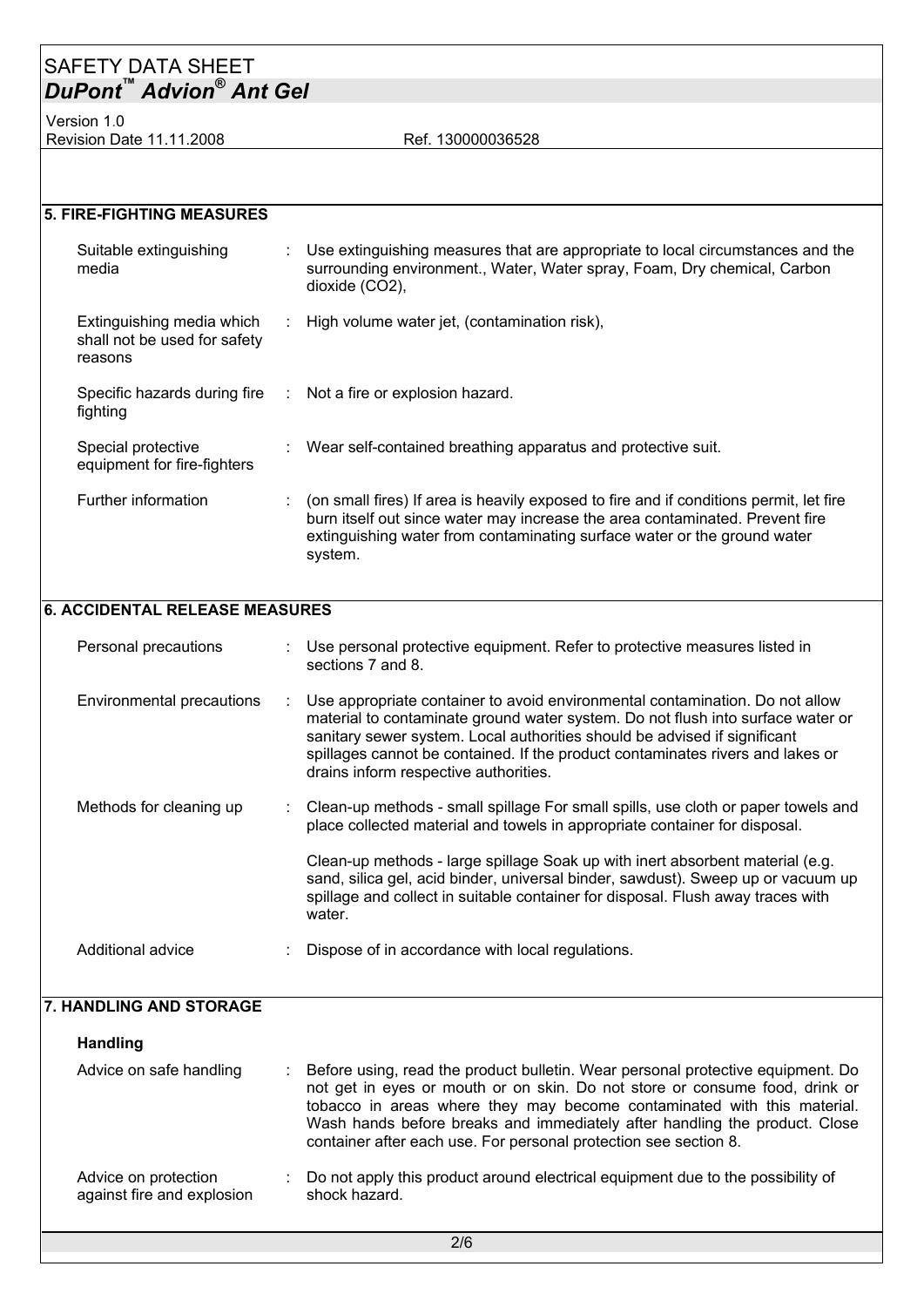## SAFETY DATA SHEET *DuPont™ Advion® Ant Gel*

Version 1.0 Revision Date 11.11.2008 Ref. 130000036528

#### **Storage**

| Requirements for storage<br>areas and containers | : Store in original container. Keep in a dry, cool place. Keep out of reach of<br>children. Keep away from food, drink and animal feeding stuffs. |
|--------------------------------------------------|---------------------------------------------------------------------------------------------------------------------------------------------------|
| Advice on common storage                         | No special restrictions on storage with other products.                                                                                           |
| Storage temperature                              | $\therefore$ > 3 °C                                                                                                                               |
| Other data                                       | : Stable under recommended storage conditions.                                                                                                    |

### **8. EXPOSURE CONTROLS/PERSONAL PROTECTION**

| Personal protective equipment |                                                                                                                                                                                                                                                                                                                                                                                                                                                                                                                                                     |
|-------------------------------|-----------------------------------------------------------------------------------------------------------------------------------------------------------------------------------------------------------------------------------------------------------------------------------------------------------------------------------------------------------------------------------------------------------------------------------------------------------------------------------------------------------------------------------------------------|
| Respiratory protection        | None specified.                                                                                                                                                                                                                                                                                                                                                                                                                                                                                                                                     |
| Hand protection               | None specified.                                                                                                                                                                                                                                                                                                                                                                                                                                                                                                                                     |
| Eye protection                | None specified.                                                                                                                                                                                                                                                                                                                                                                                                                                                                                                                                     |
| Skin and body protection      | : None specified.                                                                                                                                                                                                                                                                                                                                                                                                                                                                                                                                   |
| Hygiene measures              | Regular cleaning of equipment, work area and clothing. Contaminated work<br>clothing should not be allowed out of the workplace. Avoid prolonged contact<br>with eyes, skin and clothing. When using do not eat, drink or smoke. Wash<br>hands before breaks and immediately after handling the product. Keep away<br>from food, drink and animal feeding stuffs. For environmental protection remove<br>and wash all contaminated protective equipment before re-use. Dispose of rinse<br>water in accordance with local and national regulations. |

#### **9. PHYSICAL AND CHEMICAL PROPERTIES**

| Form                        | gel,                                       |
|-----------------------------|--------------------------------------------|
| Colour                      | off-white, opaque,                         |
| Odour                       | very faint,                                |
| рH                          | $\therefore$ 7,2 (1% solution in water)    |
| Flammability (solid, gas)   | : Does not sustain combustion.             |
| Oxidizing properties        | $\therefore$ The product is not oxidising. |
| <b>Explosive properties</b> | : Not explosive                            |
| Density                     | : 1,15 - 1,24 g/ml at ca. 85 °C            |
| Water solubility            | $:$ , soluble                              |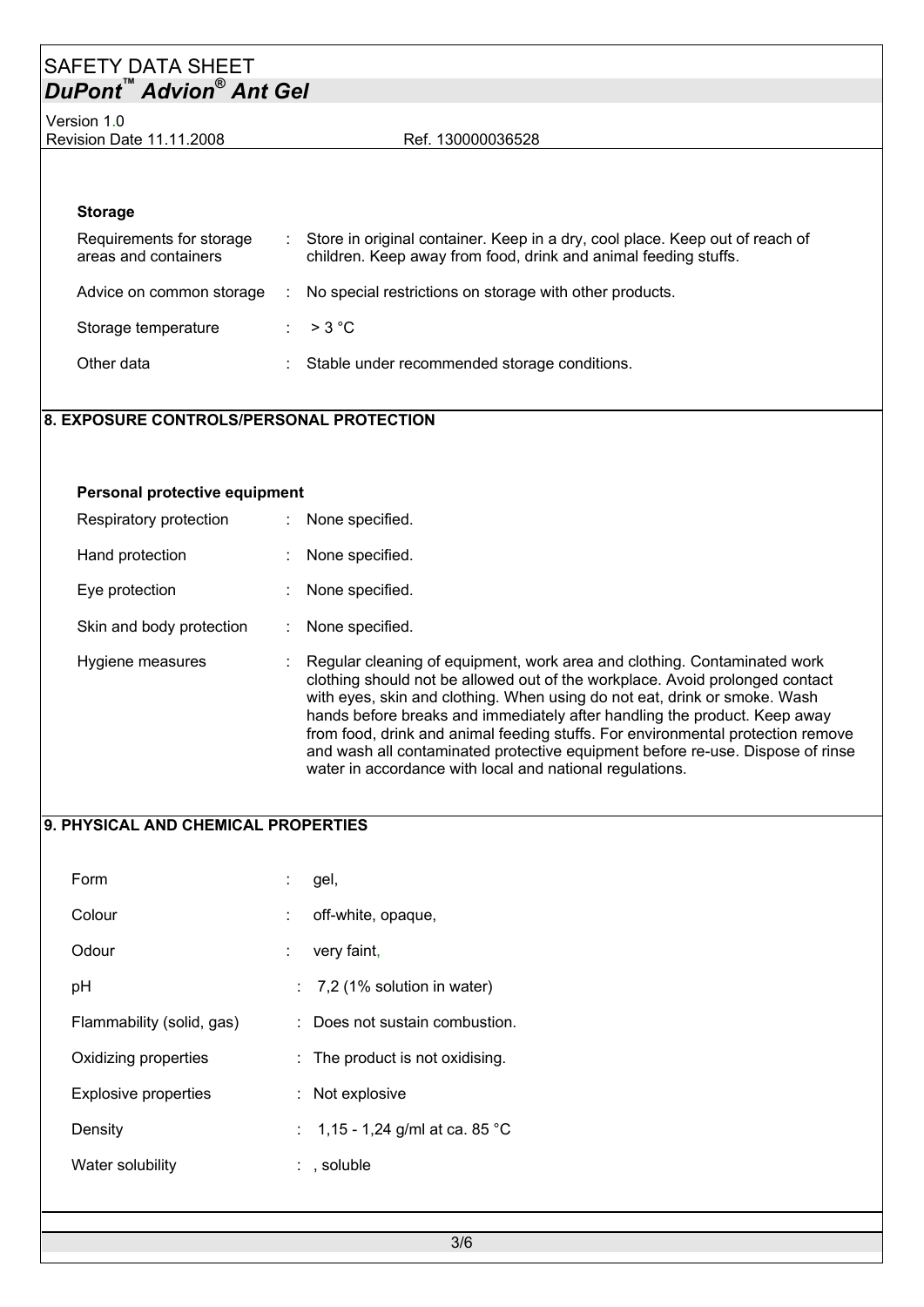# SAFETY DATA SHEET *DuPont™ Advion® Ant Gel*  Version 1.0 Revision Date 11.11.2008 Ref. 130000036528 **10. STABILITY AND REACTIVITY**

| Conditions to avoid | : Temperature $:$ < 3 °C Protect from frost.                                            |  |
|---------------------|-----------------------------------------------------------------------------------------|--|
| Materials to avoid  | : No materials to be especially mentioned.                                              |  |
| Hazardous reactions | : None reasonably foreseeable. Stable at normal temperatures and storage<br>conditions. |  |

## **11. TOXICOLOGICAL INFORMATION**

| Acute oral toxicity                               |   | : LD50/ ratfemale: > 5 000 mg/kgMethod: OECD Test Guideline 425<br>(Data on the product itself)<br>Information source: Internal study report                                                              |
|---------------------------------------------------|---|-----------------------------------------------------------------------------------------------------------------------------------------------------------------------------------------------------------|
| Acute inhalation toxicity<br>· Indoxacarb         |   | LC50/4 h/ rat : $>$ 5,5 mg/l<br>Method: OECD Test Guideline 403<br>Information source: Internal study report                                                                                              |
| Acute dermal toxicity                             | ÷ | LD50/ rat $>$ 5 000 mg/kg<br>Method: OECD Test Guideline 402<br>(Data on the product itself)<br>Information source: Internal study report                                                                 |
| Skin irritation                                   |   | rabbit<br>Result: No skin irritation Method: OECD Test Guideline 404 (Data on the<br>product itself) Information source: Internal study report                                                            |
| Eye irritation                                    |   | rabbit<br>Result: No eye irritation Method: OECD Test Guideline 405 (Data on the product<br>itself) Information source: Internal study report                                                             |
| Sensitisation                                     |   | Local lymph node test mouse Result: Animal test did not cause sensitization by<br>skin contact. Method: OECD Test Guideline 429 (Data on the product itself)<br>Information source: Internal study report |
| Mutagenicity assessment<br>Indoxacarb             |   | Did not show mutagenic effects in animal experiments.                                                                                                                                                     |
| Carcinogenicity assessment<br>Indoxacarb          | ÷ | Did not show carcinogenic effects in animal experiments.                                                                                                                                                  |
| Toxicity to reproduction assessment<br>Indoxacarb |   | Animal testing did not show any effects on fertility.                                                                                                                                                     |

## **12. ECOLOGICAL INFORMATION**

| <b>Bioaccumulation</b> | : This preparation contains no substance considered to be persistent,<br>bioaccumulating nor toxic (PBT). This preparation contains no substance<br>considered to be very persistent nor very bioaccumulating (vPvB). |
|------------------------|-----------------------------------------------------------------------------------------------------------------------------------------------------------------------------------------------------------------------|
|                        |                                                                                                                                                                                                                       |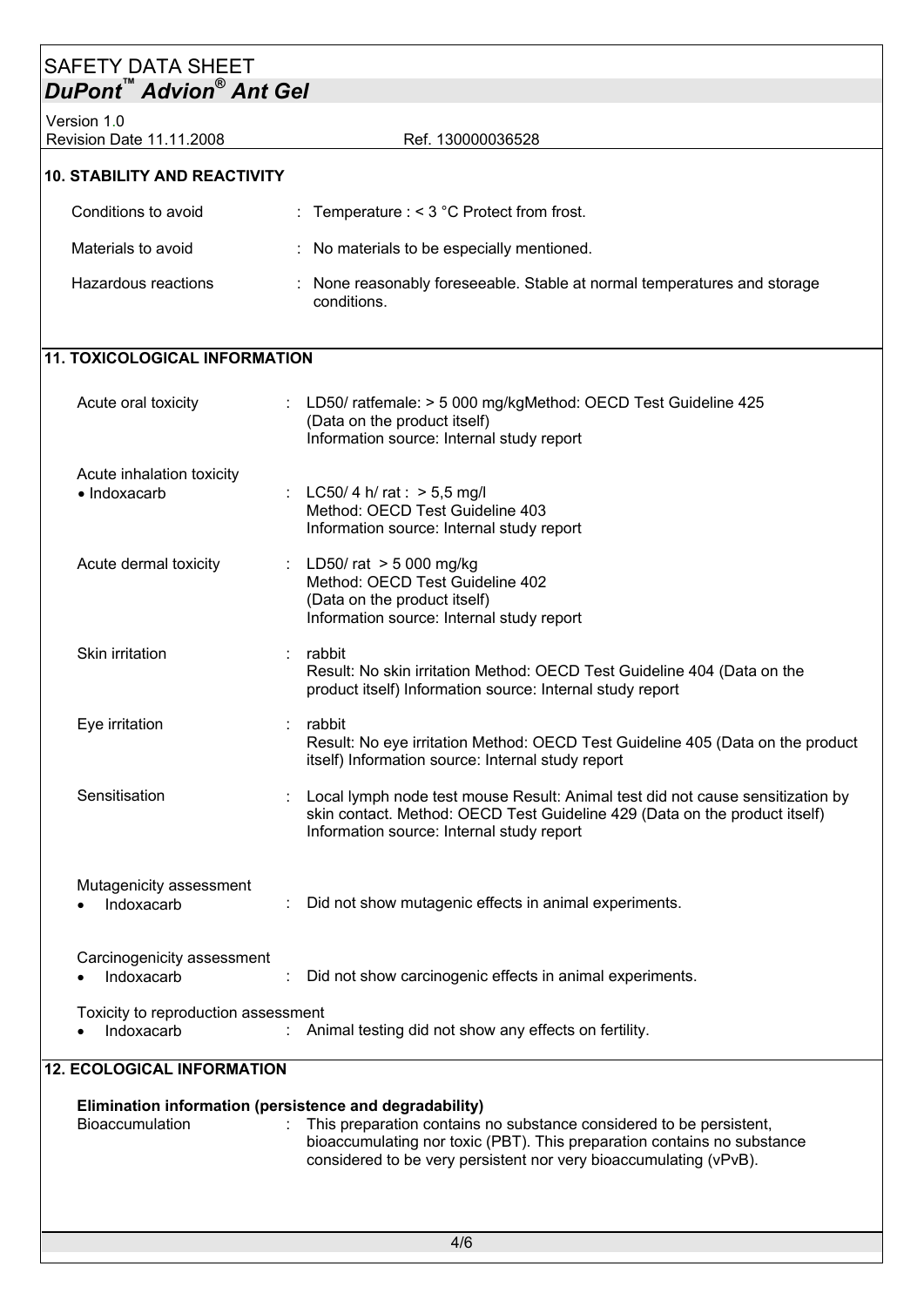| <b>SAFETY DATA SHEET</b>                |   |                                                                                                                                                                                                                                                       |                                                                                                                                                                  |  |
|-----------------------------------------|---|-------------------------------------------------------------------------------------------------------------------------------------------------------------------------------------------------------------------------------------------------------|------------------------------------------------------------------------------------------------------------------------------------------------------------------|--|
| <b>DuPont™ Advion® Ant Gel</b>          |   |                                                                                                                                                                                                                                                       |                                                                                                                                                                  |  |
| Version 1.0<br>Revision Date 11.11.2008 |   |                                                                                                                                                                                                                                                       | Ref. 130000036528                                                                                                                                                |  |
|                                         |   |                                                                                                                                                                                                                                                       |                                                                                                                                                                  |  |
| Toxicity to fish<br>• Indoxacarb        |   |                                                                                                                                                                                                                                                       | flow-through test LC50 / 96 h/ Oncorhynchus mykiss (rainbow trout) : 0,65 mg/l<br>Method: OECD Test Guideline 203<br>Information source: Internal study report   |  |
|                                         |   |                                                                                                                                                                                                                                                       | flow-through test LC50/ 96 h/ Lepomis macrochirus (Bluegill sunfish):: 0,90 mg/l<br>Method: OECD Test Guideline 203<br>Information source: Internal study report |  |
| Toxicity to algae<br>· Indoxacarb       |   |                                                                                                                                                                                                                                                       | : / EC50/ 14 d/ Lemna gibba (duckweed): $> 84.3$ mg/l<br>Method: US EPA Test Guideline OPP 122-2 & 123-2<br>Information source: Internal study report            |  |
| Aquatic toxicity<br>• Indoxacarb        |   | : static test / EC50/ 48 h/ Daphnia magna (Water flea): 0,60 mg/l<br>Method: OECD Test Guideline 202<br>Information source: Internal study report                                                                                                     |                                                                                                                                                                  |  |
| Further information on ecology          |   |                                                                                                                                                                                                                                                       |                                                                                                                                                                  |  |
| Additional ecological<br>information    |   |                                                                                                                                                                                                                                                       | : No data is available on the product itself.                                                                                                                    |  |
| <b>13. DISPOSAL CONSIDERATIONS</b>      |   |                                                                                                                                                                                                                                                       |                                                                                                                                                                  |  |
| Product                                 |   | Do not contaminate water supply, food or feed by storage or disposal. Wastes<br>resulting from the use of this product may be disposed of on site or at an<br>approved waste disposal facility. In accordance with local and national<br>regulations. |                                                                                                                                                                  |  |
| Contaminated packaging                  |   | Dispose of in accordance with local regulations.                                                                                                                                                                                                      |                                                                                                                                                                  |  |
| <b>14. TRANSPORT INFORMATION</b>        |   |                                                                                                                                                                                                                                                       |                                                                                                                                                                  |  |
| Further information                     |   | Not classified as dangerous in the meaning of transport regulations.                                                                                                                                                                                  |                                                                                                                                                                  |  |
| <b>15. REGULATORY INFORMATION</b>       |   |                                                                                                                                                                                                                                                       |                                                                                                                                                                  |  |
| Labelling                               |   |                                                                                                                                                                                                                                                       |                                                                                                                                                                  |  |
| Symbol(s)                               | ÷ | - N                                                                                                                                                                                                                                                   | Dangerous for the environment                                                                                                                                    |  |
| Hazardous components:                   |   | Indoxacarb                                                                                                                                                                                                                                            |                                                                                                                                                                  |  |
| R-phrase(s)                             |   | R52/53                                                                                                                                                                                                                                                | Harmful to aquatic organisms, may cause long-term adverse<br>effects in the aquatic environment.                                                                 |  |
| S-phrase(s)                             |   | $\therefore$ S35                                                                                                                                                                                                                                      | This material and its container must be disposed of in a safe<br>way.                                                                                            |  |
|                                         |   |                                                                                                                                                                                                                                                       | 5/6                                                                                                                                                              |  |